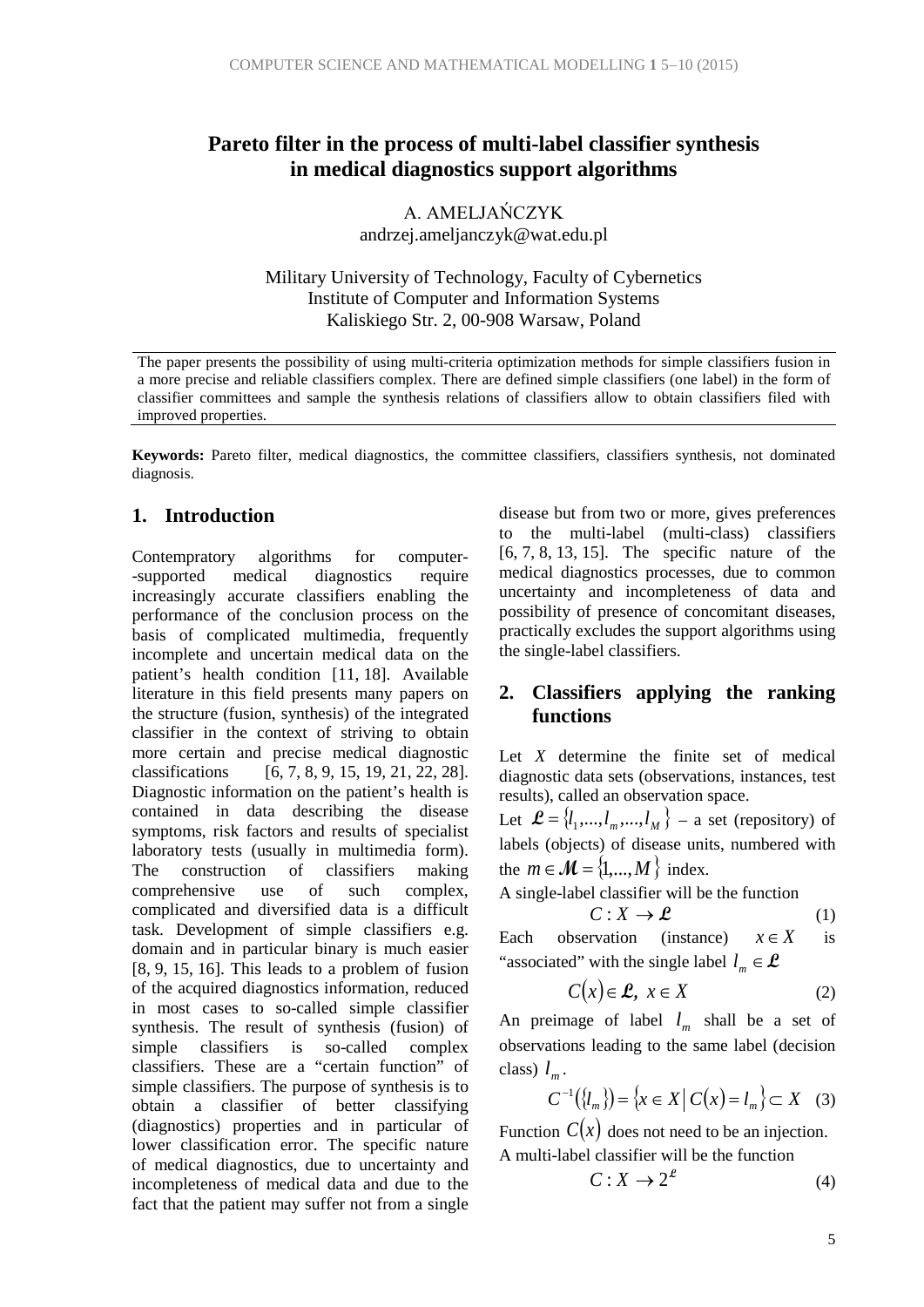such that

$$
C(x) \subset \mathcal{L}, \ x \in X \tag{5}
$$

The relation of correlations (associations) of observation *x* with the set of classification results shall be the relation of the following type

$$
R_p \subset X \times 2^{\mathcal{L}} \tag{6}
$$

Thus the element  $R_p$  shall be the pairs:

$$
(x, \mathcal{L}_x)
$$
, where  $\mathcal{L}_x \subset \mathcal{L}$ ,  $x \in X$  (7)

The pair of type (7) shall be called an indication generated by the result (observation) *x*.

For each observation  $x \in X$  we may define a relation of ranking preferences  $R<sub>x</sub>$  in a way that  $(l_i, l_j) \in R$ , when and only when for the observation  $x \in X$  , label  $l_i$  is more preferred (is "better", more "fitted") than label  $l_i$ . The symbol  $r(R<sub>x</sub>)$  will determine the ranking generated by relation  $R_{r}$  [2, 5].

It is willingly assumed for the relations  $R<sub>x</sub>$  that these should be linear order relations [20]. Ranking  $r(R_x)$ , determined by relation  $R_x$  is in such a case permutation of set  $\mathcal{L}$ . The number of such rankings is  $|\mathcal{L}| = M!$  This assumption is however frequently difficult to meet. In practice, the models (relations)  $R<sub>r</sub>$  are frequently defined (determined) with the use of ranking (scoring) functions,

$$
f_x : \mathcal{L} \to \mathcal{R}^1 \tag{8}
$$

values of which are in general determined on the basis of different similarity ("fitting", "distance") models, for example: Tversky, Bayes, Jaccard, Hamming, Dice, Sokal, Russel, Lance and others observation *x* to disease unit labeled  $l \in L$  [6, 8, 24, 28].

$$
R_x = \left\{ (l_i, l_j) \in \mathcal{L}^2 \middle| f_x(l_i) \ge f_x(l_j) \right\} \tag{9}
$$

Functions  $f_x(l)$ ,  $l \in \mathcal{L}$  are sometimes called the utility functions or similarity or fitting ratios. In this paper, we will further assume that the functions  $f<sub>x</sub>(l)$  are normalized in the range of  $[0,1] \subset \mathbb{R}^1$  [2, 15, 22, 23].

Thus, if for any  $l_i, l_j \in \mathcal{L}$  it is true that  $f_x(l_i) \ge f_x(l_i)$ , from the perspective of result (observation)  $x \in X$ ,  $l_i$  is placed in the ranking before the label  $l_i$ , which means that  $l_i$ is better fitted to the result *x* than  $l_j$ . Definition (9) uses purposefully the sign " $\geq$ ", which results mostly from the fact that the ranking functions are generally not injective functions (this feature results usually from the properties of a model used for definition), [2, 6]. Such an assumption results in that the relations of preference  $R_x$  are not antisymmetric [20] which means that these determine only the so-called quasi-order [2, 4, 20]. The rankings acquired in this way are not permutations of set  $\mathcal{L}$  (are not linear rankings). Adopting the weaker assumptions is implied, however, by the "practice" of defining the ranking functions, which – as already mentioned – are usually not injective functions. The symbol  $r(f(x))$  shall determine the sequence (**L** set ranking) acquired with the use of function  $f_{r}(l)$  [5]. Such ranking functions are frequently used for classifier development. Let  $f_r(l)$ ,  $l \in \mathcal{L}$  be a certain ranking function determined on set **L** . This function determines the classifier:

 $C: X \rightarrow 2^{\mathcal{L}}$ according to the following formula:

$$
C(x) = \arg \max_{l \in \mathcal{L}} f_x(l), \ x \in X
$$
 (10)  
Formula (10) may be presented as follows:

$$
C(x) = \arg \max_{l \in \mathcal{L}} f_x(l) = \left\{ l \in \mathcal{L} \middle| f_x\left(\begin{array}{c} \mathbf{1} \\ l \end{array}\right) = \max_{l \in \mathcal{L}} f_x(l) \right\}
$$
\n(11)

The formula (11) presents the association between the classifier  $C(x)$  and the ranking function  $f(x)$ . The classifier so structured is in general a multi-label classifier [13].

If for each 
$$
x \in X
$$
 it is true that:  
\n
$$
\left| \arg \max_{l \in \mathcal{L}} f_x(l) \right| = 1
$$
\n(12)

the classifier developed on the basis of such ranking function is the single-label classifier. If there is any  $x \in X$  such that

$$
\left|\arg\max_{l\in\mathcal{L}} f_x(l)\right| > 1\tag{13}
$$

the classifier developed on the basis of such ranking function is the multi-label classifier. The classifier of type (10) shall be simple (ranking). Classifiers developed on the basis of ranking functions generally fail to meet the condition (12). There are also cases, in which the ranking function is not an injective one and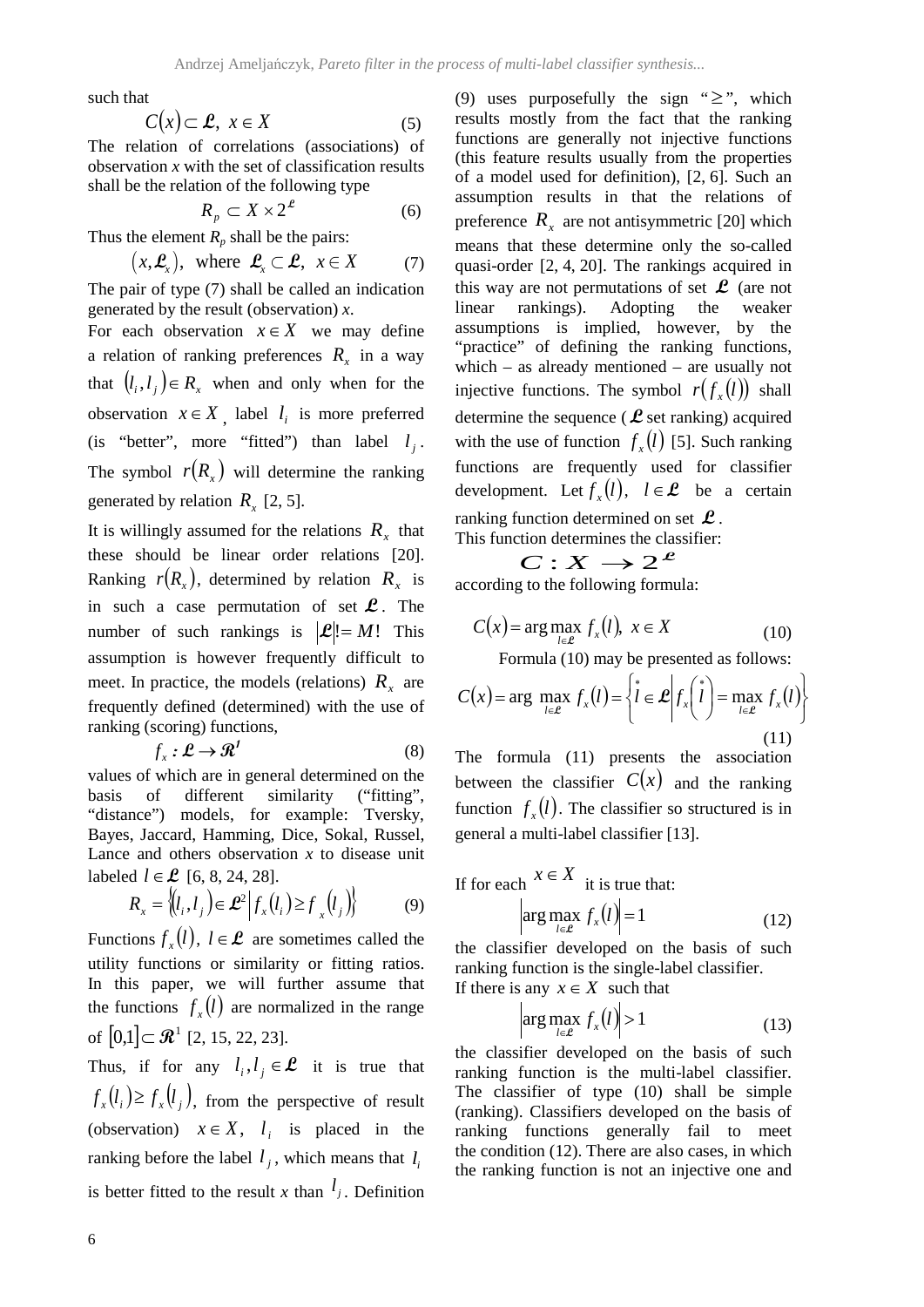the condition (12) is met only for a certain subset  $x \in \overline{X} \subset X$ .

## **3. Classifier synthesis in medical diagnostics**

Let further be  $\mathcal{N} = \{1, ..., n, ..., N\}$  – set of numbers of ranking functions of type (8) [10, 24],

$$
f_x^n(l), \ n \in \mathcal{N} - n - \text{ranking function} \tag{14}
$$

These functions generate the set (committee) of simple (ranking) classifiers

$$
C(x) = \{C_1(x), ..., C_n(x), ..., C_N(x)\}
$$
 (15)

Where

$$
C_n(x) = \arg\max_{l \in \mathcal{L}} f_x^n(l) \tag{16}
$$

*n* – simple classifier.

As already mentioned, functions  $f_x^n(l)$  may be defined on the basis of different similarity (fitting) model. For example, in medical diagnostics these may include the similarity indices in the area of diagnosed disease symptoms, risk factors or results of specialist diagnostic (e.g. laboratory) tests [6, 7], defined as metric [6], graphic or binary similarity indices [24].

The set of simple classifiers (15) may form a basis for obtaining, as a result of fusion (synthesis), complex classifiers, more precisely and reliably classifying the observations  $x \in X$  $[1, 6, 25, 28]$ . The selection of specific classifiers for the synthesis of a complex classifier (selection of classifier "committee") should ensure satisfying a series of conditions and expectations concerning, among others: heterogeneity, independence, no correlation and for the most low classification error. Let further be:

 $\mathcal{L} = \{l_1, ..., l_m, ..., l_M\}$  – a finite label set (repository) and the vector ranking function of the following type:

$$
f_x: \mathcal{L} \to \mathcal{R}^N, \text{ such that}
$$

$$
f_x(l) = (f_x^1(l), ..., f_x^n(l), ..., f_x^N) \in \mathcal{R}^N, \qquad (17)
$$

Set  $Y_r$  shall be the ranking image of set  $\mathcal{L}$  for the observation  $x \in X$ , given by the function  $f_{r}$ .

$$
Y_x = f_x(\mathcal{L}) = \{ y = f_x(l) \in \mathcal{R}^N | l \in \mathcal{L} \}
$$
 (18)

Element  $y \in f_x(\mathcal{L})$  is an image of label *l* in the meaning of its assessment by all ranking functions  $f_x^n(l)$ , understood as multi-objective

level of similarity (fitting) of the observation *x*∈ *X* to the disease unit labeled  $l \in \mathcal{L}$ 

Thus the simplified formula shall further be:

$$
y = (y_1, ..., y_n, ..., y_N) = (f_x^1(l), ..., f_x^n(l), ..., f_x^N(l)) \in \mathbb{R}^N
$$

where  $y_n = f_x^n(l)$  – ranking value of label  $l \in \mathcal{L}$  in the meaning of *n*-ranking function associated with observation  $x \in X$ .

For each  $x \in X$ ,  $Y_x \subset Y = [0,1] \times ... \times [0,1]$ .

Set *Y* shall mean the classifier synthesis area. The synthesis relation (or relation of preferences of classifier committee) shall be the following relation

$$
R \subset f_{x}(\mathcal{L}) \times f_{x}(\mathcal{L}) = Y_{x} \times Y_{x}
$$

defined as follows:

$$
R = \left\{ (y, z) \in Y_x \times Y_x \middle| \text{'} committe\ per\ fers\ y\ then\ z \right\}
$$
\n
$$
(19)
$$

The relation induced by relation *R* shall be the relation  $\overline{R} \subset \mathcal{L} \times \mathcal{L}$ , defined as follows:

$$
\overline{R} = \{(l_k, l_m) \in \mathcal{L} \times \mathcal{L} | (f_x(l_k), f_y(l_m)) \in R\} \quad (20)
$$

The synthesis relation *R* plays a key role in the process of simple classifier synthesis, since it induces a relevant preference relation *R* in label set L. Properties of induced relation  $\overline{R}$ , in particular so called ordering properties [20], depend primarily on the ordering properties of relation *R* and properties (e.g. injective properties) of the ranking function. The synthesis relation *R* expresses the principle of preferences of committee in the area of deciding whether the label  $l_k$  is "better fitted" to observation  $x \in X$  compared to label  $l_m$ . There are many known preferences applicable to such synthesis. The most typical principle is the Pareto principle (relation, filter). It states that label  $l_k$  is more preferred (better fitted to observation *x* ) than label  $l_m$ , provided that  $l_k$  is at least at the same position (or higher) as label *lm* in the ranking of each committee member [2, 3]. This means that the following must be true:

$$
f_x^n(l_k) \ge f_x^n(l_m), \ n \in \mathcal{N} \tag{21}
$$

The Pareto Filter (PF) is an algorithm enabling determination from any set of elements the set of elements of the highest quality in this set (in the meaning of Pareto relation) [2, 3, 6]. The effect (result) of applying the Pareto filter on set *Y* is so-called 'Pareto front' (set of nondominated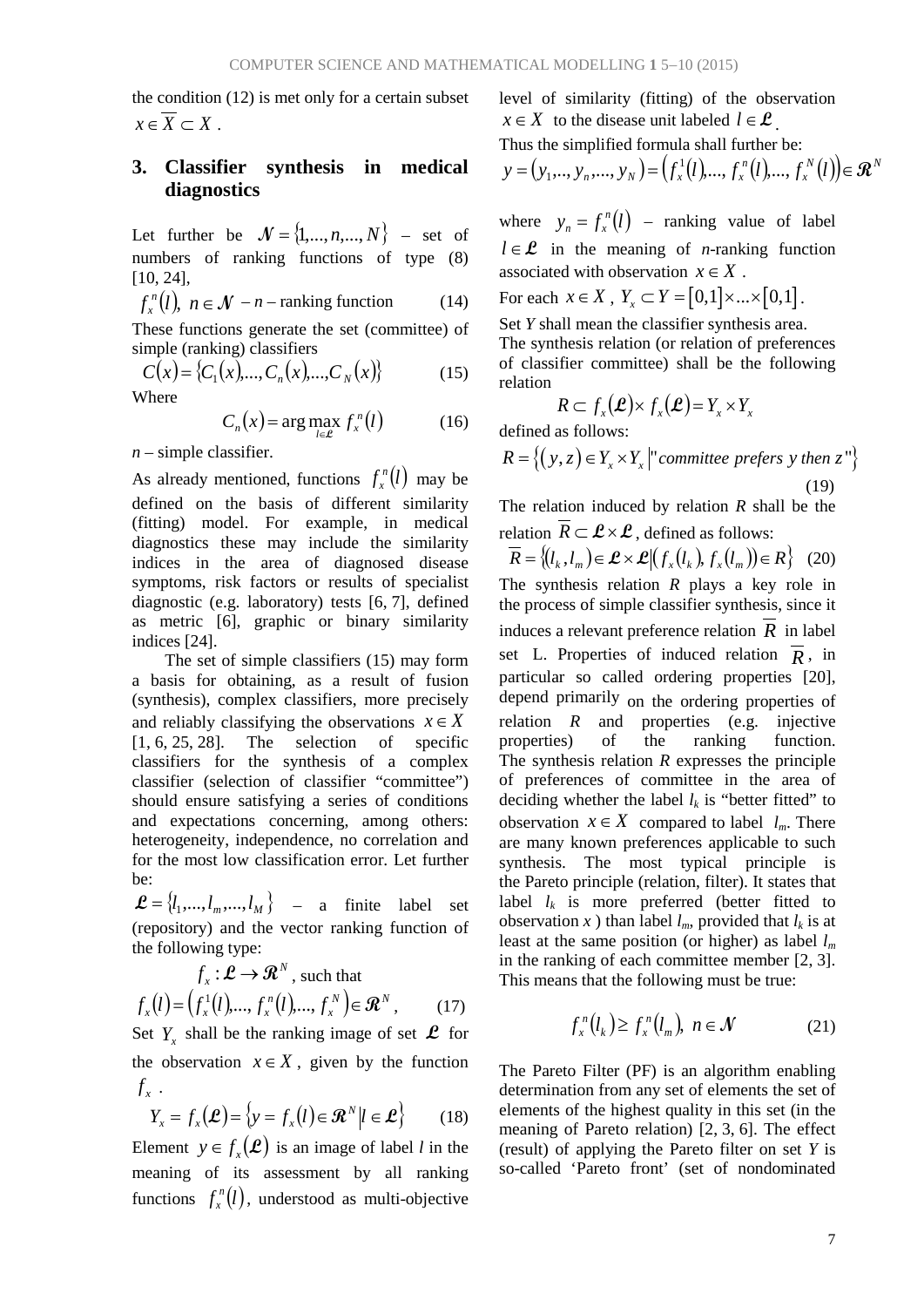(minimum)) elements in the meaning of Pareto relation  $Y_N^R$  defined as follows:

$$
Y_N^R = \begin{cases} y \in Y \mid \text{does not exists} \\ z \in Y - \{y\}, \text{such } (z, y) \in R \end{cases} \tag{22}
$$

Therefore, the result of the filtration process is decisive for the adopted preferences (filtration) relation  $R$  (in more detail – its properties). So, such a relation is frequently called a preference filter or briefly: filter. The general reflection of the Pareto filter is a cone filter (CF), in which the filtration reaction is generated by a cone [3, 4, 26, 27].

The other known preference principle is the lexicographic principle [3] (considering the importance hierarchy (quality, competences) of the "committee members"). Its basis is formed by the set of permutations of set *N*. Each lexicographic relation leads to the ordering of a linear set  $\mathcal{L}$  [2, 4, 20]. Other synthesis relations (filters) may be the Hurwicz relations [3, 11] including in particular pessimistic relation  $R^P$  and optimistic relation  $R^O$ .

$$
R^{P} = \left\langle l_{k}, l_{m} \right\rangle \in \mathcal{L} \times \mathcal{L} \Big| \min_{n \in \mathcal{N}} f_{x}^{n} (l_{k}) \geq \min_{n \in \mathcal{N}} f_{x}^{n} (l_{m}) \right\}
$$
(23)

$$
R^{O} = \left\langle l_{k}, l_{m} \right\rangle \in \mathcal{L} \times \mathcal{L} \Big| \max_{n \in \mathcal{N}} f_{x}^{n}(l_{k}) \geq \max_{n \in \mathcal{N}} f_{x}^{n}(l_{m}) \right\}
$$
\n(24)

The pessimistic relation  $R<sup>P</sup>$  (pessimistic filter) means that the "committee" prefers label  $l_k$ , even if in the least advantageous ranking for label  $l_k$  it achieves at least the same value as label  $l_m$ , [3]. It is analogical in the case of optimistic relation  $R^O$  [4]. An interesting property of the discussed synthesis relations is the fact that the Pareto relation is a subset of each of them which results in the fact that classifications obtained in effect of applying these relations have nonempty intersection with the Pareto classification [3, 4].

Let  $y \in f_x(\mathcal{L})$ . The symbol  $f_x^{-1}(\{y\})$  shall determine the preimage of element *y*

$$
f_x^{-1}(\{y\}) = \{l \in \mathcal{L} | f_x(l) = y\}
$$
 (25)

The fact that  $(y, z) \in R$  means that the "classifier committee" prefers the labels from set  $f_x^{-1}(\lbrace y \rbrace)$  compared to labels from set  $f_x^{-1}(\{z\})$ .

Therefore the following is true:  $f_x^{-1}(\lbrace y \rbrace) \times f_x^{-1}(\lbrace z \rbrace) \subset \overline{R}$ 

The *CCS* task – complex (integrated) classifier synthesis – may be defined as multi-objective optimization problem [2, 3, 27] in the form:

$$
CCS = (\mathcal{L}, f_x, R) \tag{26}
$$

which may be abbreviated (see (18)) to the pair:

$$
(Y_x, R) \tag{27}
$$

The synthesis relation *R* may be used to develop a complex, multi-label classifier (meta-classifier) and meta-ranking (committee ranking), being a "specific synthesis" of component rankings determined by the ranking functions  $f_x^n(l)$ ,  $n \in \mathcal{N}$ .

The solution of the task (26) is thus an preimage of the filtration task solution (27), i.e. subset of labels, from which there are no "better" labels in the set  $\mathcal{L}$  (better fitted) to the observation  $x \in X$ .

$$
\mathbf{L}_{x}^{RN} = f_{x}^{-1}\left(Y_{x}^{RN}\right) \tag{28}
$$

where

$$
Y_x^{RN} = \begin{cases} y \in Y_x | does not exists \\ z \in Y_x - \{y\}, such (z, y) \in R \end{cases},
$$
\n(29)

thus

$$
\mathbf{L}_{x}^{RN} = f_{x}^{-1}\big(Y_{x}^{RN}\big) = \big\{l \in \mathbf{L} \big| f_{x}(l) \in Y_{x}^{RN}\big\},\qquad(30)
$$

Set  $\mathcal{L}^{KN}_{x}$  is called a nondominated label set [2,3,2627]. This is a subset of these labels from the set  $\mathcal{L}$ , from which there are no better "fitted" labels to the observation  $x \in X$ . This is the effect of filtration of set  $Y_r$ , using relation  $R$ . The integrated classifier in the meaning of relation  $R$  (meta-classifier) is the complex classifier:

$$
C_R(x) = f_x^{-1}(Y_x^{RN}) \subset \mathcal{L}
$$
 (31)

This is in general the multi-label classifier, which assigns to each observation (instance)  $x \in X$  the "optimum" subset of nondominated labels  $\mathcal{L}_{\mathcal{X}}^{RN}$  in the meaning of relation *R*.

In medical diagnostics, this diagnosis is considered the "best fitted" diagnosis corresponding to observation  $x \in X$ . This proposal is the most important and the most frequently applied diagnostic reference in the process of computer diagnosing support [5, 6, 7]. Set of classifications  $\mathcal{L}^{RN}_{r}$  (result of operation of classifier (31)) has many interesting properties. These include among others:

a) in set  $\mathbf{L}_x^{RN}$  there is no label  $l_k$  which would be better (more fitted to observation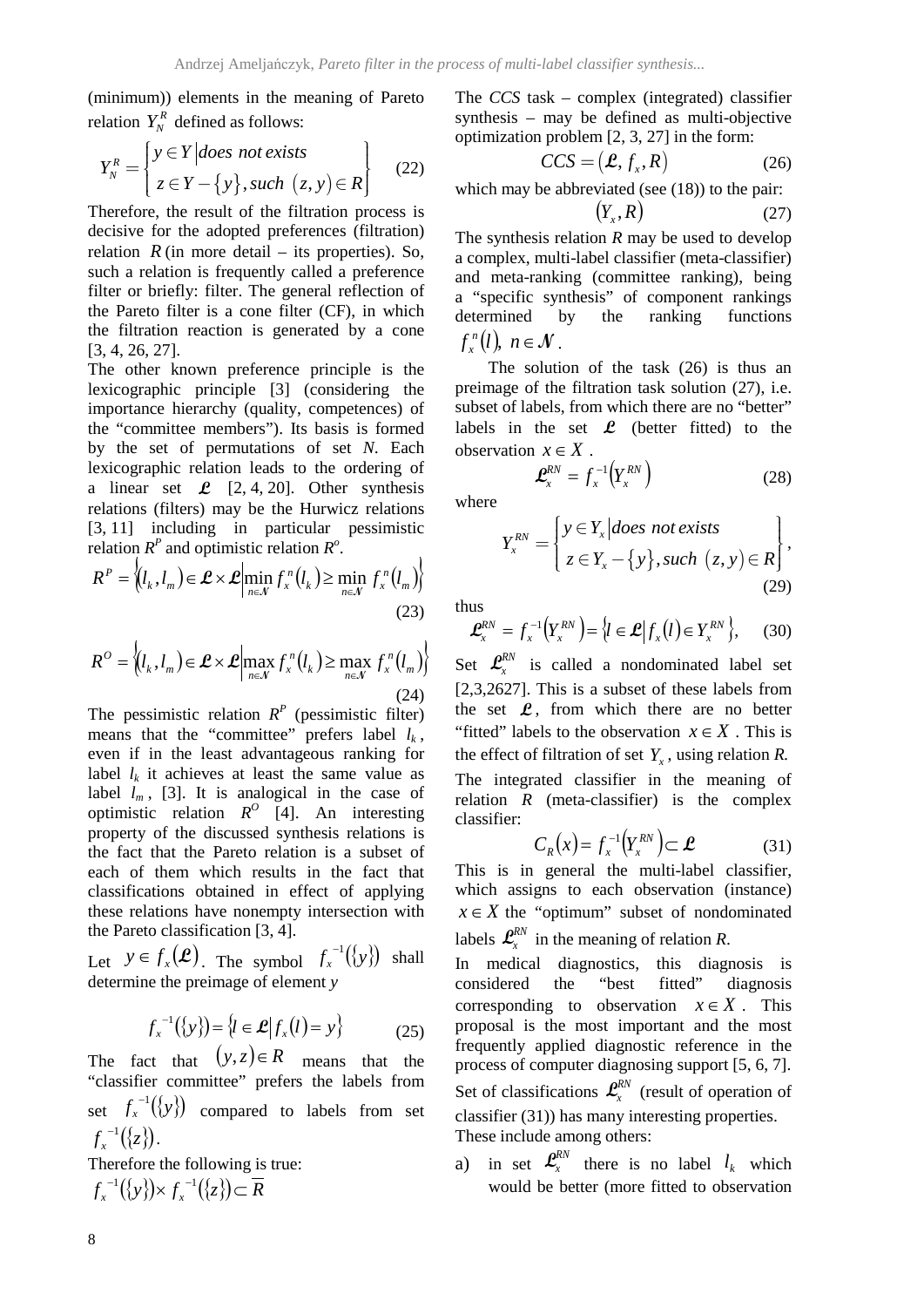*x*∈ *X* ) from any other label from set  $\mathcal{L}_x^{RN}$ (labels in set  $\mathbf{\mathcal{L}}_{x}^{RN}$  do not dominate each other);

- b) for each label  $l_k \notin \mathcal{L}_x^{RN}$  there is in set  $\mathcal{L}_x^{RN}$ a label  $l_m$  better than this label in the meaning of *R* (more fitted);
- c) committee preference relation (synthesis relation) *R* divides the set  $Y_x$  (and thus the label set  $\mathcal{L}$ ) into nondominated ranking clusters [5]

$$
Y_x^{RN}(k) = \left(Y_x \setminus \bigcup_{i=0}^{k-1} Y_x^{RN}(i)\right)_N^k \text{ dla } k = 1, 2, ... \tag{32}
$$

and, respectively, the sets:

$$
\mathcal{L}_{x}^{RN}\left(k\right) = f^{-1}\left(Y_{x}^{RN}\left(k\right)\right), \ k = 1, 2, ... \tag{33}
$$

i.e. to label equivalency clusters, dividing the entire label set **L** and thus creating the equivalency cluster ranking [5]  $r(\boldsymbol{\mathcal{L}},R)\!=\!\left\langle \boldsymbol{\mathcal{L}}_{\!x}^{_{RN}}\!\left(\boldsymbol{1}\right)\!\!,\!...\!,\boldsymbol{\mathcal{L}}_{\!x}^{_{RN}}\!\left(\boldsymbol{k}\right)\!\!,\!...\!,\boldsymbol{\mathcal{L}}_{\!x}^{_{RN}}\!\left(\boldsymbol{K}\right)\!\right\rangle$ *RN*  $\mathcal{L}, R$  =  $\left\langle \mathcal{L}_{x}^{RN}(1),...,\mathcal{L}_{x}^{RN}(k),...,\mathcal{L}_{x}^{RN}(K)\right\rangle$ .

The formula (32) is thus in a certain sense a generalization of the a conventional ranking of set *Y* [2, 5].

### **4. Conclusions**

The paper presents the method of simple classifier synthesis using the methodology of multi-objective optimization in the form of Pareto filtration. The synthesis of the new classifiers applies the most frequently used in the multi-objective optimization Pareto relation. The other meta-classifiers may be acquired using the other synthesis relation (see (26)). Such relations include the Hurwicz relations (23) and (24) and many others. The complex classifiers developed in such a manner (generally multi-label ones) of type  $C_R(x) = f_x^{-1}(Y_x^{RN}) \subset \mathcal{L}$  have many interesting properties. Formally, these are the preimages of sets of nondominated elements (or dominating [3, 4]) of set

$$
Y_x = f_x(\mathcal{L}) = \{y = f_x(l) \in \mathcal{R}^N | l \in \mathcal{L}\}\
$$
 i.e. the

ranking set of label repository obtained on the basis of observation *x*. Properties of this set depend primarily on the property of the adopted synthesis relation *R* [2, 3, 5, 26]*.*

#### **5. Bibliography**

- [1] Acid S., Campos L.M., "A comparison of learning algorithms for Bayesian Networks: a case study based on data from an emergency medical service", *Artificial Intelligence in Medicine*, 30, 215–232 (2004).
- [2] Ameljańczyk A., "Metryki Minkowskiego w tworzeniu uniwersalnych algorytmów rankingowych", *Biuletyn WAT*, Vol. LXIII, Nr 2, 324–336 (2014).
- [3] Ameljańczyk A., *Multipe optimization*, WAT, Warszawa, 1986.
- [4] Ameljańczyk A., *Optymalizacja wielokryterialna w problemach sterowania i zarządzania*, Ossolineum, Wrocław, 1984.
- [5] Ameljańczyk A., "Metoda podziału zbioru obiektów na wielokryterialne klastry jakościowe", *Biuletyn Instytutu Systemów Informatycznych*, Nr 12, 1–7 (2013).
- [6] Ameljańczyk A., "Multicriteria similarity models in medical diagnostics support algorithms", *Bio-Algorithms and Medical Systems*, Vol. 21, No.1, 33–39 (2013).
- [7] Ameljańczyk A., "Wiarygodność komputerowych systemów wspomagania diagnostyki medycznej", w: *Problemy modelowania i projektowania opartych na wiedzy systemów informatycznych na potrzeby bezpieczeństwa narodowego*, 23–39, WAT, Warszawa, 2014.
- [8] Balcan M.F., Bansal N., Beygelzimer A., Coppersmith D., Langford J., and Sorkin G.B., "Robust reductions from ranking to classification", *Machine Learning*, 72(1–2), 139–153 (2008).
- [9] Bouyssou D., Marchant T., "An axiomatic approach to noncompensatory sorting methods in MCDM, I: The case of two categories", *EJOR*, 178(1), 217–245 (2007).
- [10] Brans J.P.,Vincke Ph., "A preference ranking organization method: The PROMETHEE method for Multiple Criteria Decision-Making", *Management Science*, Vol. 31, No. 6, 647–656 (1985).
- [11] Courtney H., Kirkland J., Viguerie P., "Strategia w warunkach niepewności", w: *Zarządzanie w warunkach niepewności*, Harvard Busines Review, 316–324, Helion, Gliwice, 2006.
- [12] Dietterich G.T., "Machine learning research: four current directions", *AI Magazine*, 18, 97–136 (1997).
- [13] Furnkranz J., Hullermeier E., Mencia E., and Brinker K., "Multilabel classification